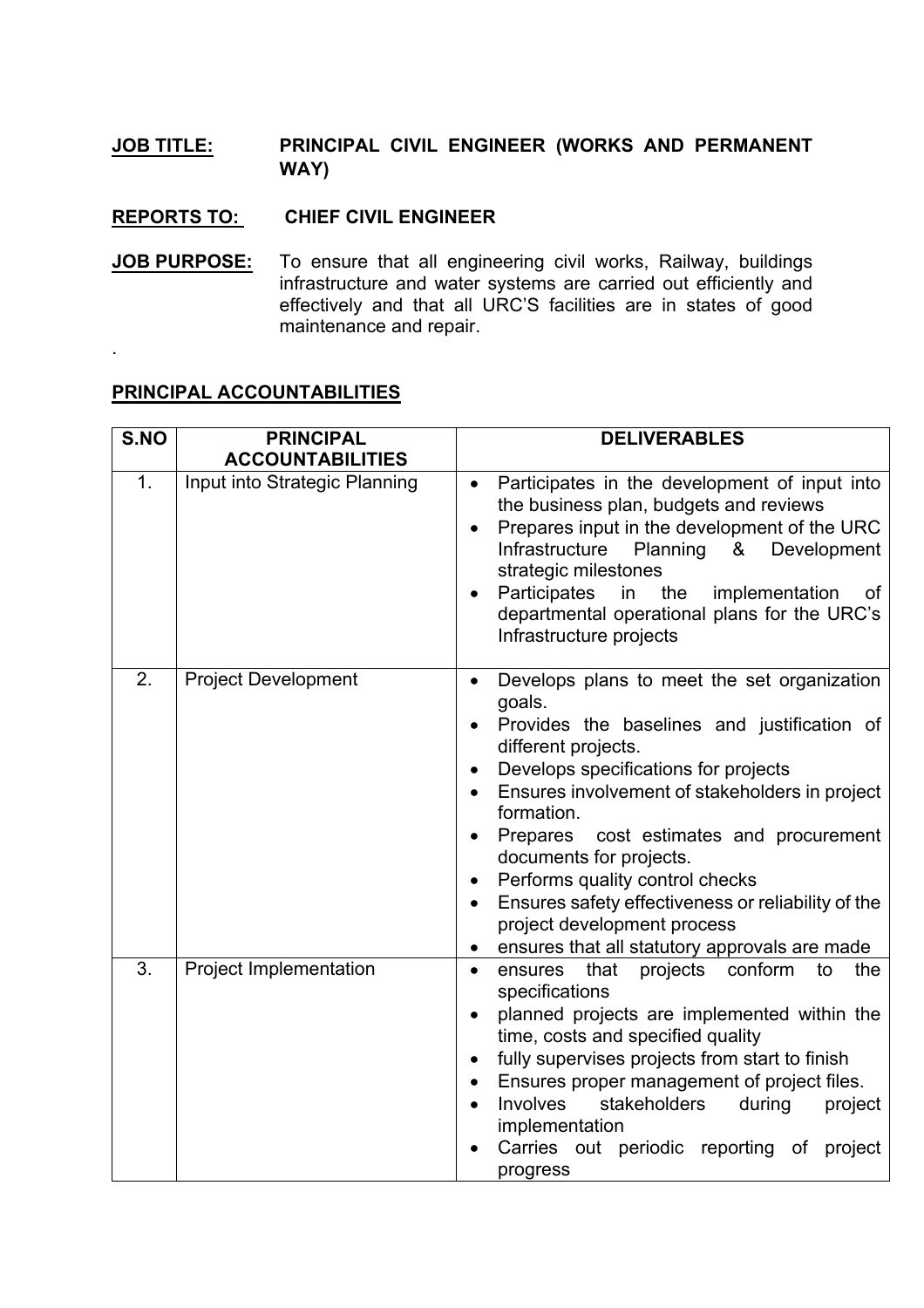| S.NO           | <b>PRINCIPAL</b>                                                                     | <b>DELIVERABLES</b>                                                                                                                                                                                                                                                                                                                                                                                                                                                                                                                                                                                                                                                                                                                                                                              |
|----------------|--------------------------------------------------------------------------------------|--------------------------------------------------------------------------------------------------------------------------------------------------------------------------------------------------------------------------------------------------------------------------------------------------------------------------------------------------------------------------------------------------------------------------------------------------------------------------------------------------------------------------------------------------------------------------------------------------------------------------------------------------------------------------------------------------------------------------------------------------------------------------------------------------|
|                | <b>ACCOUNTABILITIES</b>                                                              |                                                                                                                                                                                                                                                                                                                                                                                                                                                                                                                                                                                                                                                                                                                                                                                                  |
| 4.             | <b>Project Management Process</b>                                                    | detailed<br>Participates<br>preparing<br>in<br>cost<br>$\bullet$<br>implications for each project.<br>Participates in monitoring project spending<br>$\bullet$<br>against the milestones<br>Ensures that all projects in Engineering and<br>Development are well documented<br>Monitors projects against the documented<br>milestones<br>Works with contractors to ensure that they fulfill<br>the conditions of the approved contracts<br>Ensures full compliance with the Procurement<br>and Disposal of Assets requirements<br>Participates in project evaluation by monitoring<br>project milestones and prepares progress<br>reports and early warning when projects are<br>falling behind agreed schedules<br>Maintains accurate and up to date records and<br>information on all projects |
| 5              | Railway, Marine and Buildings<br>Maintenance<br>Processes,<br>Planning and response. | Participates in developing and implementing a<br>comprehensive planned maintenance system<br>that ensures maximum availability of adequate<br>and efficient Civil Engineering infrastructure,<br>water<br>sanitation<br>at<br>the<br>and<br>systems<br>aerodromes<br>Ensures a comprehensive response and repair<br>programme<br>that<br>maximizes<br>time<br>built<br>infrastructure availability                                                                                                                                                                                                                                                                                                                                                                                               |
| 6              | <b>Infrastructure Evaluation</b>                                                     | Ensures accurate evaluation of current state<br>and future requirements of infrastructure and<br>prepares in put into reports for submission to<br>the CCE in terms of adequacy, condition and<br>lifespan.<br>Participates<br>determining<br>in<br>٠<br>renovation/rehabilitation<br>requirements<br>for<br>existing facilities<br>Maintains all infrastructure in a good state of<br>$\bullet$<br>repair and maintenance.                                                                                                                                                                                                                                                                                                                                                                      |
| $\overline{7}$ | Operational<br>implementation<br>Monitoring and Evaluation                           | Leads installations, maintenance works and<br>$\bullet$<br>repairs<br><b>Ensures</b><br>that<br>work<br>specifications<br>and<br>$\bullet$<br>programmes are followed in accordance with<br>established standards and quality work is<br>done.                                                                                                                                                                                                                                                                                                                                                                                                                                                                                                                                                   |
| 8              | Human<br><b>Resources</b><br>Management                                              | Ensures that the staff under him are well<br>supervised and developed<br>Promotes team spirit among staff                                                                                                                                                                                                                                                                                                                                                                                                                                                                                                                                                                                                                                                                                        |